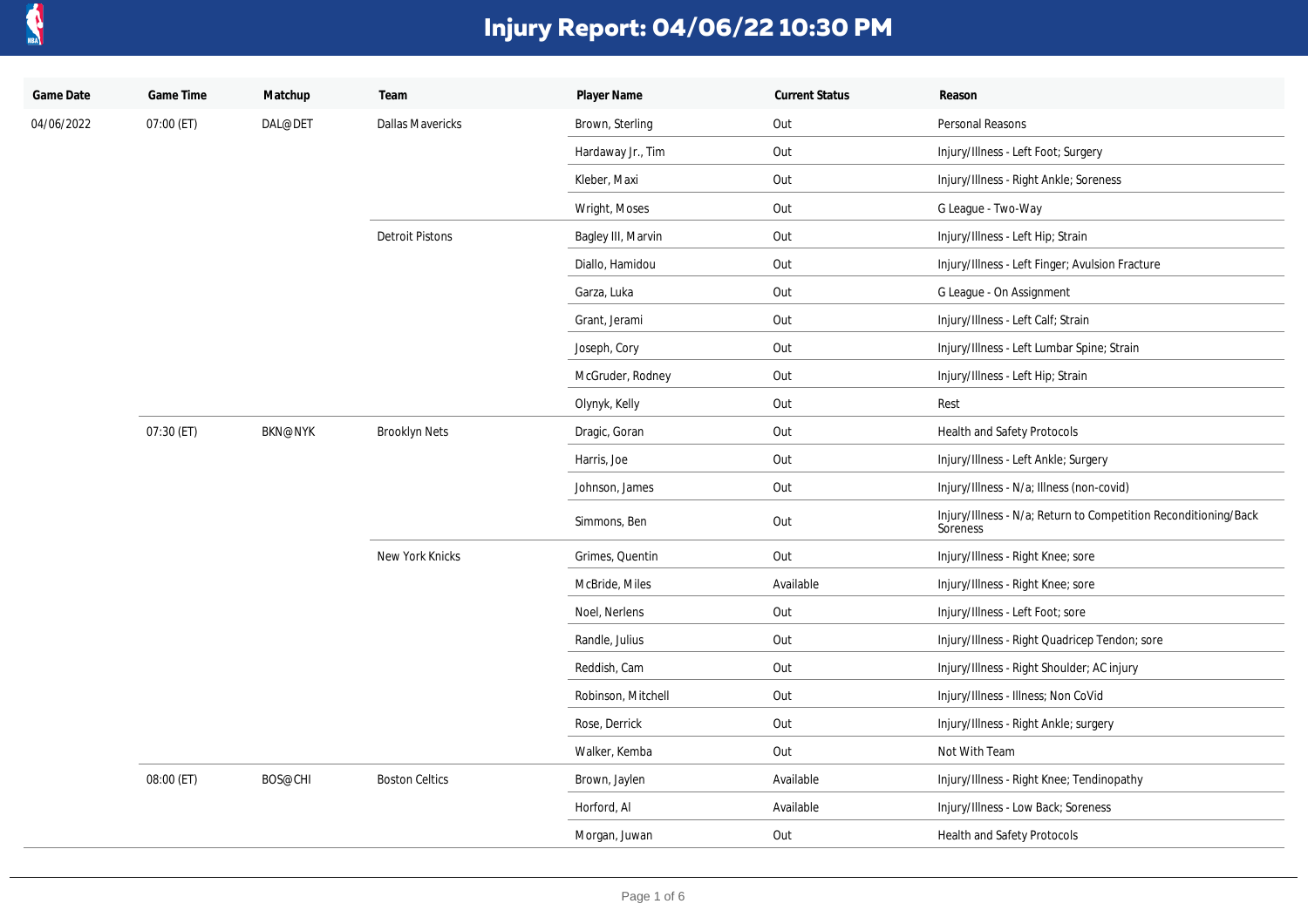

| Game Date | Game Time  | Matchup | Team                      | Player Name              | <b>Current Status</b> | Reason                                                        |
|-----------|------------|---------|---------------------------|--------------------------|-----------------------|---------------------------------------------------------------|
|           |            |         |                           | Stauskas, Nik            | Out                   | Injury/Illness - Right Ankle; Sprain                          |
|           |            |         |                           | Tatum, Jayson            | Available             | Injury/Illness - Right Knee; Tendinopathy                     |
|           |            |         |                           | Williams III, Robert     | Out                   | Injury/Illness - Left Knee; Meniscal Tear                     |
|           |            |         | Chicago Bulls             | Ball, Lonzo              | Out                   | Injury/Illness - Left Knee; Meniscus Tear                     |
|           |            |         |                           | Caruso, Alex             | Out                   | Injury/Illness - Left Low Back; Contusion                     |
|           |            |         |                           | Green, Javonte           | Available             | ÷.                                                            |
|           |            |         |                           | Jones Jr., Derrick       | Available             | $\blacksquare$                                                |
|           |            |         |                           | LaVine, Zach             | Available             | $\overline{\phantom{a}}$                                      |
|           |            |         |                           | Thomas, Matt             | Out                   | Injury/Illness - Right Lower Leg; Contusion                   |
|           |            | WAS@ATL | Atlanta Hawks             | Bogdanovic, Bogdan       | Available             | Injury/Illness - Right Knee; Soreness                         |
|           |            |         |                           | Collins, John            | Out                   | Injury/Illness - Right Ring Finger; Sprain, Right Foot Strain |
|           |            |         |                           | Gallinari, Danilo        | Available             | Injury/Illness - Left Knee; Inflammation                      |
|           |            |         |                           | Williams, Lou            | Out                   | Injury/Illness - Low Back; Discomfort                         |
|           |            |         | <b>Washington Wizards</b> | Beal, Bradley            | Out                   | Injury/Illness - Left Wrist; Left wrist surgery               |
|           |            |         |                           | Carey Jr., Vernon        | Out                   | Injury/Illness - Right Calf; Right calf strain                |
|           |            |         |                           | Kuzma, Kyle              | Out                   | Injury/Illness - Right Knee; Right knee tendinitis            |
|           |            |         |                           | Schakel, Jordan          | Out                   | G League - Two-Way                                            |
|           |            |         |                           | Todd, Isaiah             | Out                   | G League - On Assignment                                      |
|           |            |         |                           | Winston, Cassius         | Out                   | G League - Two-Way                                            |
|           | 09:00 (ET) | OKC@UTA | Oklahoma City Thunder     | Bazley, Darius           | Out                   | Injury/Illness - Right Knee; Non-displaced tibial fracture    |
|           |            |         |                           | Dort, Luguentz           | Out                   | Injury/Illness - Left Shoulder; Surgery                       |
|           |            |         |                           | Favors, Derrick          | Out                   | Injury/Illness - Low Back; Soreness                           |
|           |            |         |                           | Giddey, Josh             | Out                   | Injury/Illness - Right Hip; Soreness                          |
|           |            |         |                           | Gilgeous-Alexander, Shai | Out                   | Injury/Illness - Right Ankle; Soreness                        |
|           |            |         |                           | Jerome, Ty               | Out                   | Injury/Illness - N/a; Sports Hernia Surgery                   |
|           |            |         |                           | Mann, Tre                | Out                   | Injury/Illness - Right Hamstring; Strain                      |
|           |            |         |                           | Muscala, Mike            | Out                   | Injury/Illness - Right Ankle; Surgery                         |
|           |            |         |                           |                          |                       |                                                               |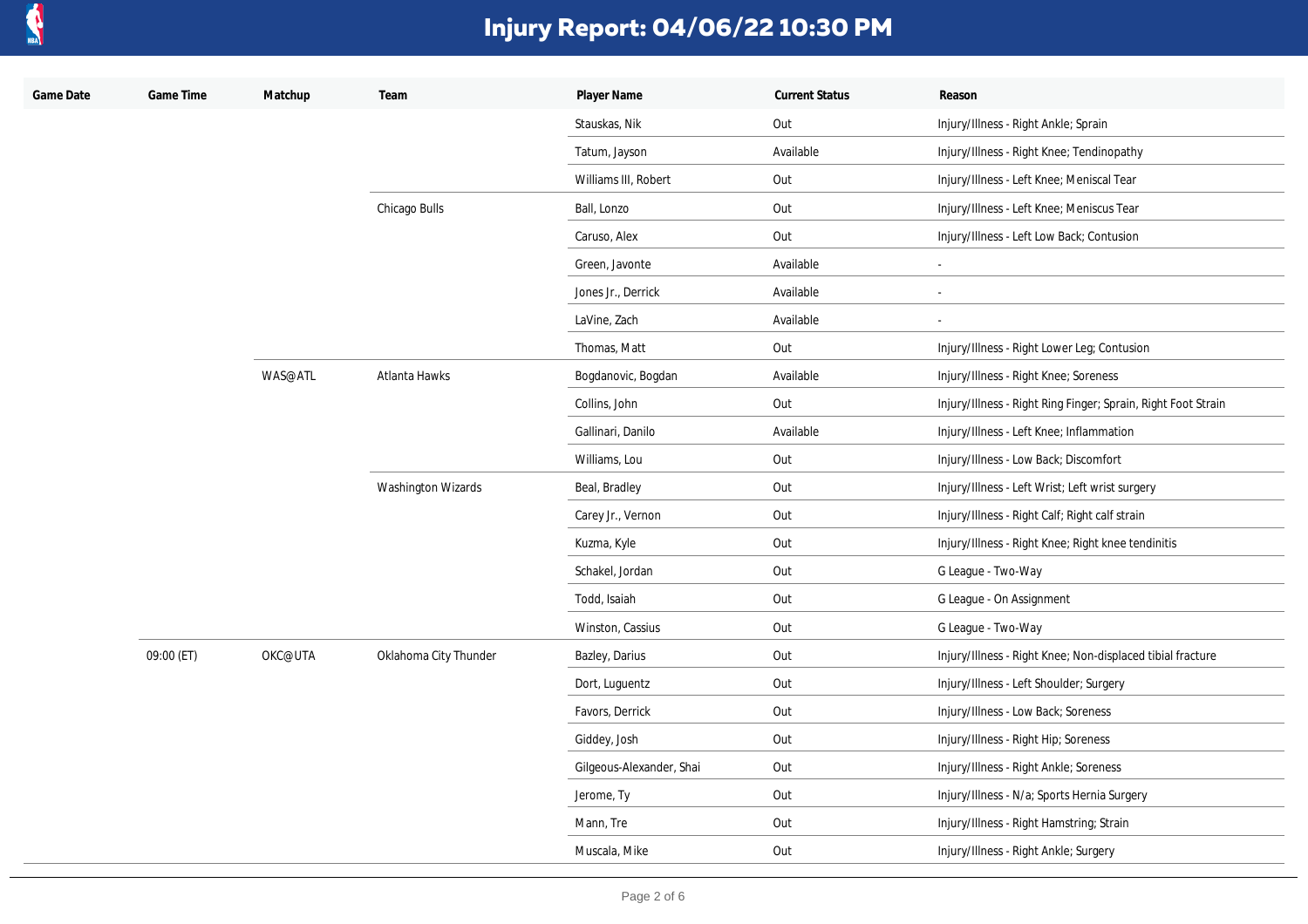

| Game Date  | Game Time  | Matchup | Team                     | Player Name         | <b>Current Status</b> | Reason                                                     |
|------------|------------|---------|--------------------------|---------------------|-----------------------|------------------------------------------------------------|
|            |            |         |                          | Williams, Kenrich   | Out                   | Injury/Illness - Left Knee; Sprain                         |
|            |            |         | Utah Jazz                | Azubuike, Udoka     | Out                   | Injury/Illness - Right Ankle; Surgery                      |
|            |            |         |                          | Conley, Mike        | Out                   | Injury/Illness - Right Knee; Injury maintenance            |
|            |            |         |                          | Forrest, Trent      | Available             | Injury/Illness - N/a; Concussion protocol                  |
|            |            |         |                          | Mitchell, Donovan   | Out                   | Rest                                                       |
|            |            |         |                          | O'Neale, Royce      | Out                   | Injury/Illness - Right Thumb; Soreness                     |
|            | 10:00 (ET) | PHX@LAC | LA Clippers              | Kennard, Luke       | Out                   | Injury/Illness - Right Hamstring; Sore                     |
|            |            |         |                          | Leonard, Kawhi      | Out                   | Injury/Illness - Right Knee; ACL - Injury Recovery         |
|            |            |         |                          | Powell, Norman      | Available             | Injury/Illness - Left Foot; Fractured Medial Sesamoid Bone |
|            |            |         |                          | Preston, Jason      | Out                   | Injury/Illness - Right Foot; Injury Recovery               |
|            |            |         |                          | Scrubb, Jay         | Out                   | Injury/Illness - Right Foot; Injury Recovery               |
|            |            |         | Phoenix Suns             | Ayton, Deandre      | Out                   | Injury/Illness - Right Ankle; Soreness                     |
|            |            |         |                          | Booker, Devin       | Out                   | Injury/Illness - Low Back; Soreness                        |
|            |            |         |                          | Crowder, Jae        | Out                   | Injury/Illness - Right Ankle; Soreness                     |
|            |            |         |                          | Kaminsky, Frank     | Out                   | Injury/Illness - Right Knee; Stress reaction               |
|            |            |         |                          | Paul, Chris         | Out                   | Injury/Illness - Right Thumb; Injury management            |
|            |            |         |                          | Saric, Dario        | Out                   | Injury/Illness - Right Acl; Tear                           |
| 04/07/2022 | 07:00 (ET) | ORL@CHA | <b>Charlotte Hornets</b> | Hayward, Gordon     | Doubtful              | Injury/Illness - Left Foot; Soreness                       |
|            |            |         | Orlando Magic            | Anthony, Cole       | Out                   | Injury/Illness - Left Toe; Sprain                          |
|            |            |         |                          | Bol, Bol            | Out                   | Injury/Illness - Right Foot; Surgery                       |
|            |            |         |                          | Carter Jr., Wendell | Out                   | Injury/Illness - Left Wrist; Sprain                        |
|            |            |         |                          | Harris, Gary        | Questionable          | Personal Reasons                                           |
|            |            |         |                          | Isaac, Jonathan     | Out                   | Injury/Illness - Left Knee; Injury Recovery                |
|            |            |         |                          | Schofield, Admiral  | Questionable          | Injury/Illness - Left Knee; Contusion                      |
|            |            |         |                          | Wagner, Franz       | Out                   | Injury/Illness - Right Ankle; Sprain                       |
|            | 07:30 (ET) | BOS@MIL | <b>Boston Celtics</b>    |                     |                       | NOT YET SUBMITTED                                          |
|            |            |         | Milwaukee Bucks          | Allen, Grayson      | Doubtful              | Injury/Illness - Left Hip; Soreness                        |
|            |            |         |                          |                     |                       |                                                            |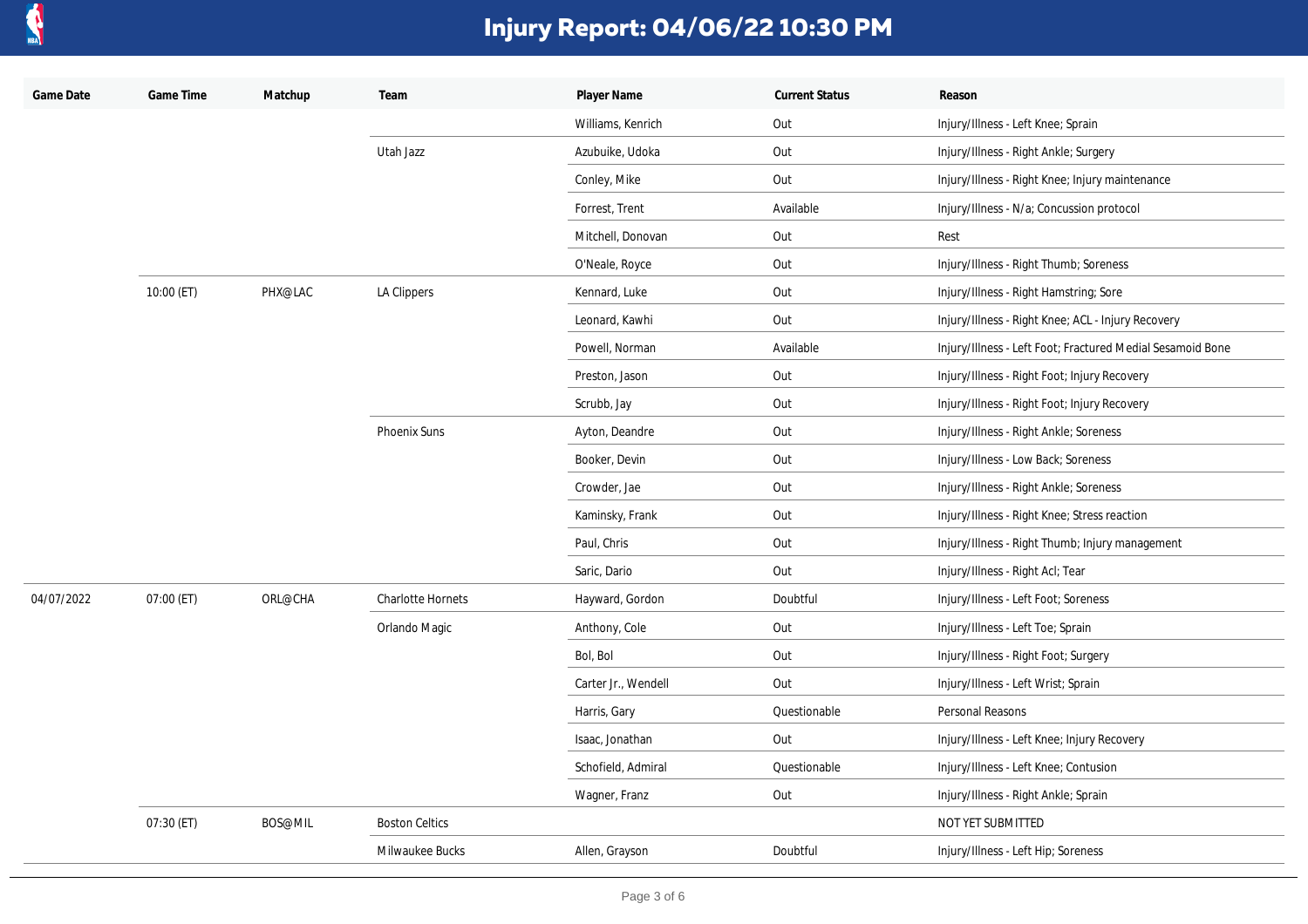

| Game Date | Game Time  | Matchup | Team                          | Player Name            | <b>Current Status</b> | Reason                                                      |
|-----------|------------|---------|-------------------------------|------------------------|-----------------------|-------------------------------------------------------------|
|           |            |         |                               | Antetokounmpo, Giannis | Probable              | Injury/Illness - Right Knee; Soreness                       |
|           |            |         |                               | Bembry, DeAndre'       | Out                   | Injury/Illness - Right Knee; Surgery                        |
|           |            | PHI@TOR | Philadelphia 76ers            | Bassey, Charles        | Out                   | Injury/Illness - Right Shoulder; Pain / G League Assignment |
|           |            |         |                               | Powell, Myles          | Out                   | G League - Two-Way                                          |
|           |            |         |                               | Springer, Jaden        | Out                   | G League - On Assignment                                    |
|           |            |         |                               | Thybulle, Matisse      | Out                   | Ineligible To Play                                          |
|           |            |         | <b>Toronto Raptors</b>        | Anunoby, OG            | Questionable          | Injury/Illness - Right Quadriceps; Contusion                |
|           |            |         |                               | Banton, Dalano         | Out                   | G League - On Assignment                                    |
|           |            |         |                               | Bonga, Isaac           | Out                   | G League - On Assignment                                    |
|           |            |         |                               | Champagnie, Justin     | Out                   | G League - Two-Way                                          |
|           |            |         |                               | Johnson, David         | Out                   | G League - Two-Way                                          |
|           |            |         |                               | Watanabe, Yuta         | Questionable          | Injury/Illness - Left Quadriceps; Soreness                  |
|           | 08:00 (ET) | POR@NOP | New Orleans Pelicans          | Harper, Jared          | Out                   | G League - Two-Way                                          |
|           |            |         |                               | Lewis Jr., Kira        | Out                   | Injury/Illness - Right Knee ACL/MCL; Sprain                 |
|           |            |         |                               | Valanciunas, Jonas     | Questionable          | Injury/Illness - Right Ankle; Soreness                      |
|           |            |         |                               | Williamson, Zion       | Out                   | Injury/Illness - Right Foot; Fracture                       |
|           |            |         | <b>Portland Trail Blazers</b> | Bledsoe, Eric          | Out                   | Injury/Illness - Left Achilles; tendinopathy                |
|           |            |         |                               | Hart, Josh             | Out                   | Injury/Illness - Left Knee; patellar tendinopathy           |
|           |            |         |                               | Ingles, Joe            | Out                   | Injury/Illness - Left Knee; recovery                        |
|           |            |         |                               | Lillard, Damian        | Out                   | Injury/Illness - Core; muscle recovery                      |
|           |            |         |                               | Little, Nassir         | Out                   | Injury/Illness - Left Shoulder; recovery                    |
|           |            |         |                               | Nurkic, Jusuf          | Out                   | Injury/Illness - Left Foot; plantar fasciitis               |
|           |            |         |                               | Simons, Anfernee       | Out                   | Injury/Illness - Left Knee; patellar tendinopathy           |
|           |            |         |                               | Watford, Trendon       | Out                   | Injury/Illness - Left Knee; bone contusion                  |
|           |            |         |                               | Williams, Brandon      | Questionable          | Injury/Illness - Left Quad; contusion                       |
|           |            |         |                               | Winslow, Justise       | Out                   | Injury/Illness - Left Calf; inflammation                    |
|           |            | SAS@MIN | Minnesota Timberwolves        | Beasley, Malik         | Probable              | Injury/Illness - Left Ankle; Sprain                         |
|           |            |         |                               |                        |                       |                                                             |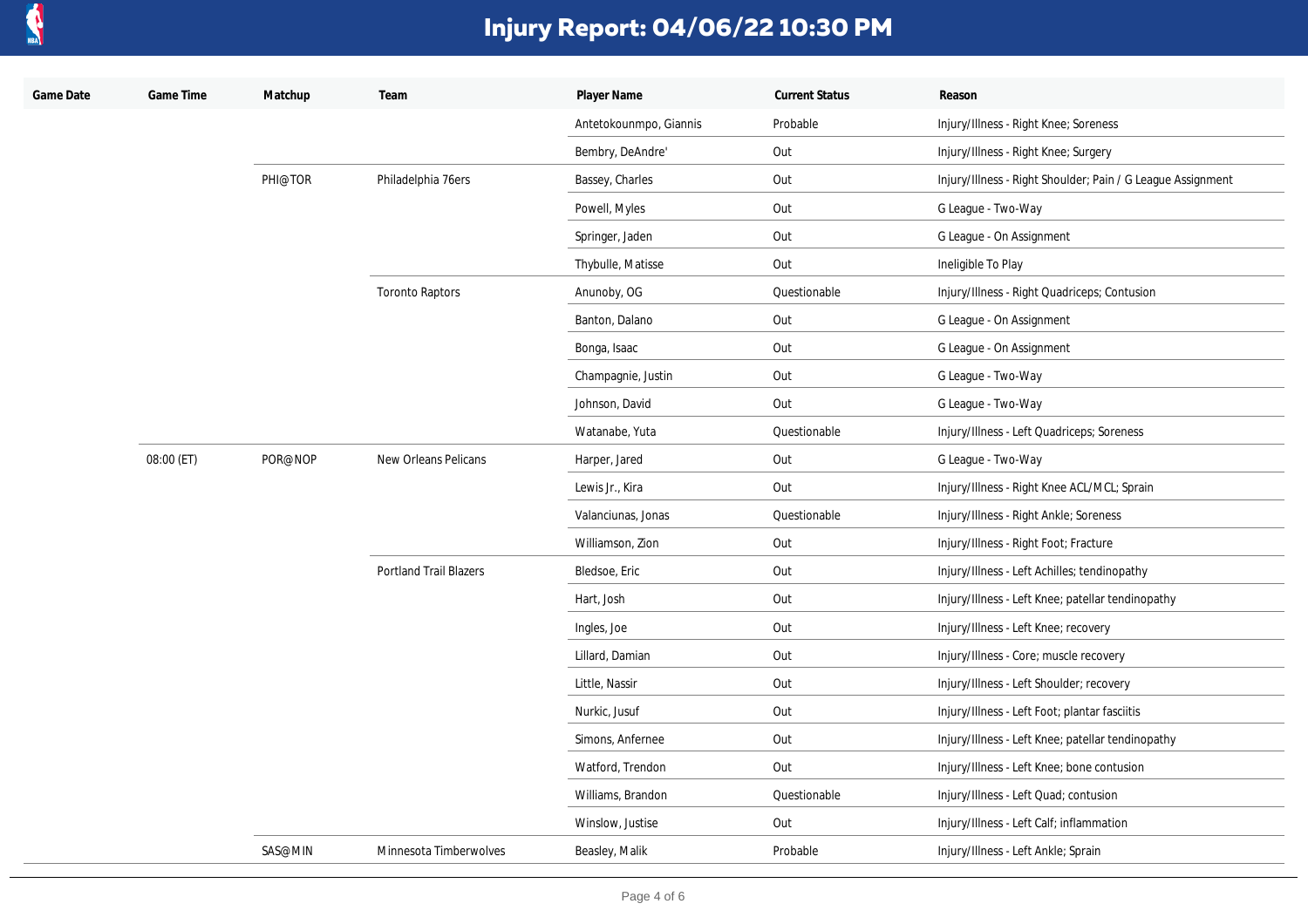

| Game Date | Game Time  | Matchup | Team                         | Player Name         | <b>Current Status</b> | Reason                                         |
|-----------|------------|---------|------------------------------|---------------------|-----------------------|------------------------------------------------|
|           |            |         |                              | Beverley, Patrick   | Questionable          | Injury/Illness - Right Ankle; Soreness         |
|           |            |         |                              | McDaniels, Jaden    | Questionable          | Injury/Illness - Left Ankle; Sprain            |
|           |            |         | San Antonio Spurs            | Landale, Jock       | Out                   | Injury/Illness - Right Mid Foot; Sprain        |
|           |            |         |                              | Langford, Romeo     | Probable              | Injury/Illness - Left Heel; Bursitis           |
|           |            |         |                              | McDermott, Doug     | Out                   | Injury/Illness - Right Ankle; Sprain           |
|           |            |         |                              | Murray, Dejounte    | Out                   | Injury/Illness - Upper; Respiratory Illness    |
|           |            |         |                              | Stewart, DJ         | Out                   | G League - Two-Way                             |
|           |            |         |                              | Vassell, Devin      | Probable              | Injury/Illness - Left Achilles; Tightness      |
|           |            |         |                              | Walker IV, Lonnie   | Questionable          | Injury/Illness - Low Back; Tightness           |
|           |            |         |                              | Woodard II, Robert  | Out                   | G League - Two-Way                             |
|           | 09:00 (ET) | MEM@DEN | Denver Nuggets               | Cancar, Vlatko      | Out                   | Injury/Illness - Right Foot; Surgery           |
|           |            |         |                              | Green, Jeff         | Questionable          | Personal Reasons                               |
|           |            |         |                              | Murray, Jamal       | Out                   | Injury/Illness - Left Knee; Injury Recovery    |
|           |            |         |                              | Nnaji, Zeke         | Out                   | Injury/Illness - Bilateral Knee; Soreness      |
|           |            |         |                              | Porter Jr., Michael | Out                   | Injury/Illness - Lumbar Spine; Surgery         |
|           |            |         | Memphis Grizzlies            | Brooks, Dillon      | Questionable          | Injury/Illness - Right Hip; Soreness           |
|           |            |         |                              | Morant, Ja          | Out                   | Injury/Illness - Right Knee; Soreness          |
|           |            |         |                              | Terry, Tyrell       | Out                   | Injury/Illness - Left Foot; Soreness           |
|           |            |         |                              | Tillie, Killian     | Out                   | Injury/Illness - Left Knee; Soreness           |
|           | 10:00 (ET) | LAL@GSW | <b>Golden State Warriors</b> | Curry, Stephen      | Out                   | Injury/Illness - Left Foot; Sprain             |
|           |            |         |                              | Wiseman, James      | Out                   | Injury/Illness - Right Knee; Injury Management |
|           |            |         | Los Angeles Lakers           | Davis, Anthony      | Questionable          | Injury/Illness - Right Mid-foot; Sprain        |
|           |            |         |                              | James, LeBron       | Questionable          | Injury/Illness - Left Ankle; Sprain            |
|           |            |         |                              | Jones, Mason        | Out                   | G League - Two-Way                             |
|           |            |         |                              | Nunn, Kendrick      | Out                   | Injury/Illness - Right Knee; Bone bruise       |
|           |            |         |                              | Westbrook, Russell  | Questionable          | Injury/Illness - Right Shoulder; Soreness      |
|           |            |         |                              |                     |                       |                                                |